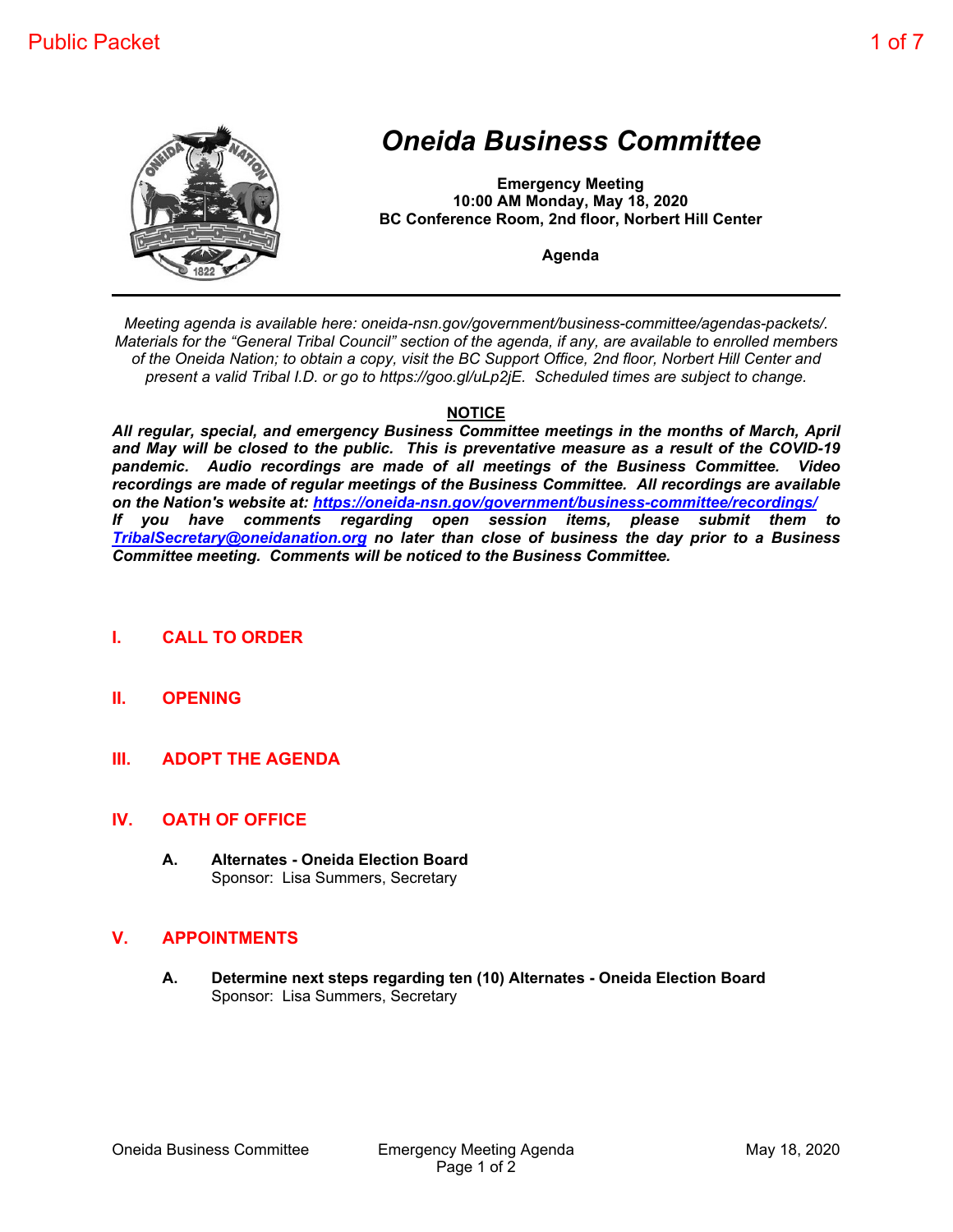## **VI. EXECUTIVE SESSION**

#### **A. NEW BUSINESS**

**1. Review application(s) for ten (10) Alternates - Oneida Election Board** Sponsor: Lisa Summers, Secretary

#### **VII. ADJOURN**

Posted on the Oneida Nation's official website, www.oneida-nsn.gov pursuant to the Open Records and Open Meetings law (§ 107.14.)

The meeting packet of the open session materials for this meeting is available by going to the Oneida Nation's official website at: oneida-nsn.gov/government/business-committee/agendas-packets/

For information about this meeting, please call the Business Committee Support Office at (920) 869-4364 or (800) 236-2214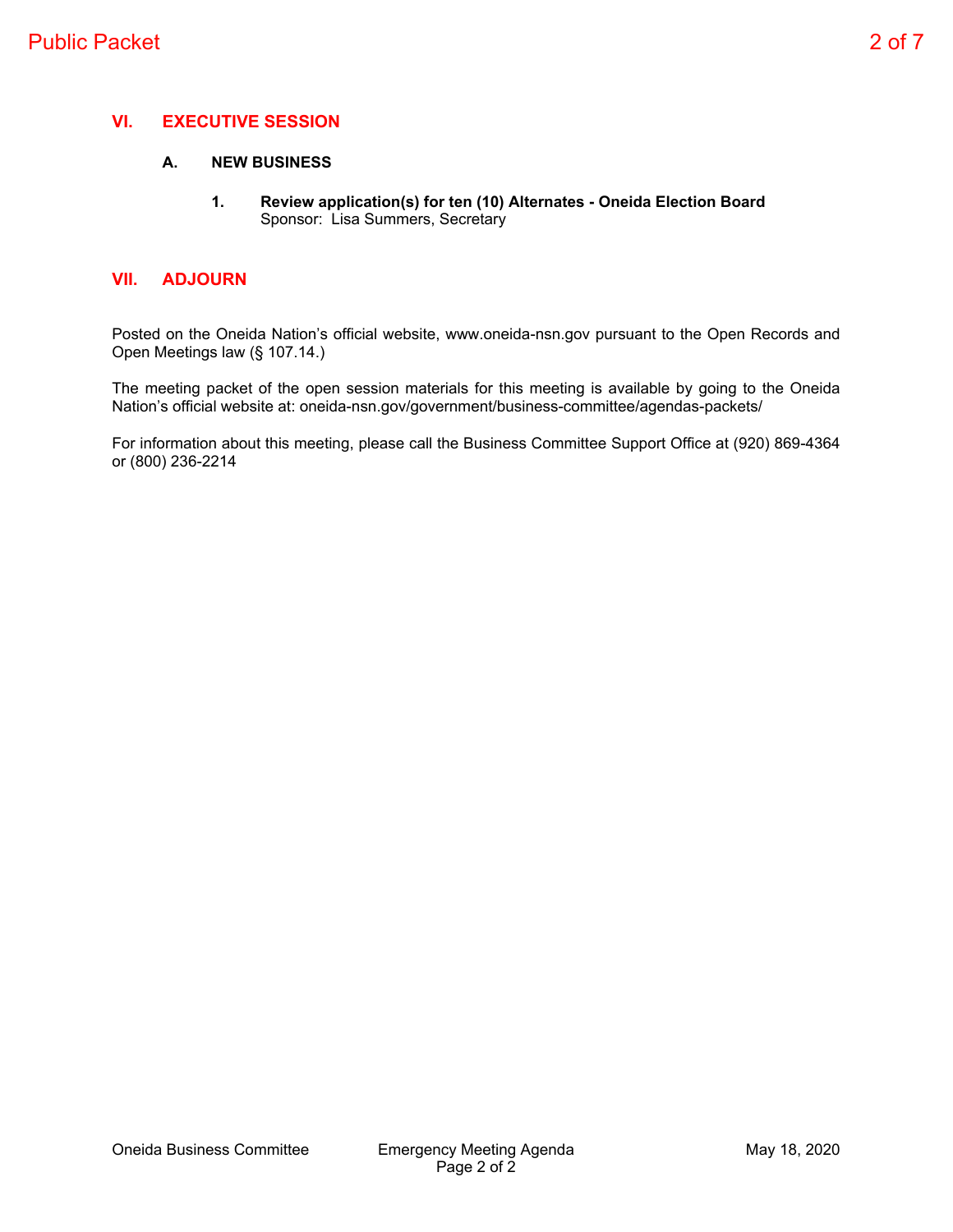|  | <b>Alternates - Oneida Election Board</b> |
|--|-------------------------------------------|
|--|-------------------------------------------|

# **Business Committee Agenda Request**

|    | 1. Meeting Date Requested:                              | 05/18/20                                                                                   |  |                            |
|----|---------------------------------------------------------|--------------------------------------------------------------------------------------------|--|----------------------------|
|    | 2. General Information:<br>$\boxtimes$ Open<br>Session: | Executive – must qualify under $§107.4-1$ .<br>Justification: Choose reason for Executive. |  |                            |
|    | 3. Supporting Documents:                                |                                                                                            |  |                            |
|    | Contract Document(s)                                    | <b>Legal Review</b>                                                                        |  | Resolution                 |
|    | Correspondence<br>M                                     | <b>Minutes</b>                                                                             |  | <b>Statement of Effect</b> |
|    | <b>Fiscal Impact Statement</b>                          | <b>Travel Documents</b><br>Report                                                          |  |                            |
|    | <b>Other:</b> Describe                                  |                                                                                            |  |                            |
|    |                                                         |                                                                                            |  |                            |
|    | 4. Budget Information:                                  |                                                                                            |  |                            |
|    | <b>Budgeted</b>                                         | Budgeted - Grant Funded                                                                    |  | Unbudgeted                 |
|    | Not Applicable<br>IXI                                   | <b>Other: Describe</b>                                                                     |  |                            |
|    |                                                         |                                                                                            |  |                            |
| 5. | <b>Submission:</b>                                      |                                                                                            |  |                            |
|    | <b>Authorized Sponsor:</b><br>Lisa Summers, Secretary   |                                                                                            |  |                            |
|    |                                                         |                                                                                            |  |                            |
|    | <b>Primary Requestor:</b>                               |                                                                                            |  |                            |
|    | <b>Additional Requestor:</b>                            | (Name, Title/Entity)                                                                       |  |                            |
|    | <b>Additional Requestor:</b>                            | (Name, Title/Entity)                                                                       |  |                            |
|    | Submitted By:                                           | <b>LLIGGINS</b>                                                                            |  |                            |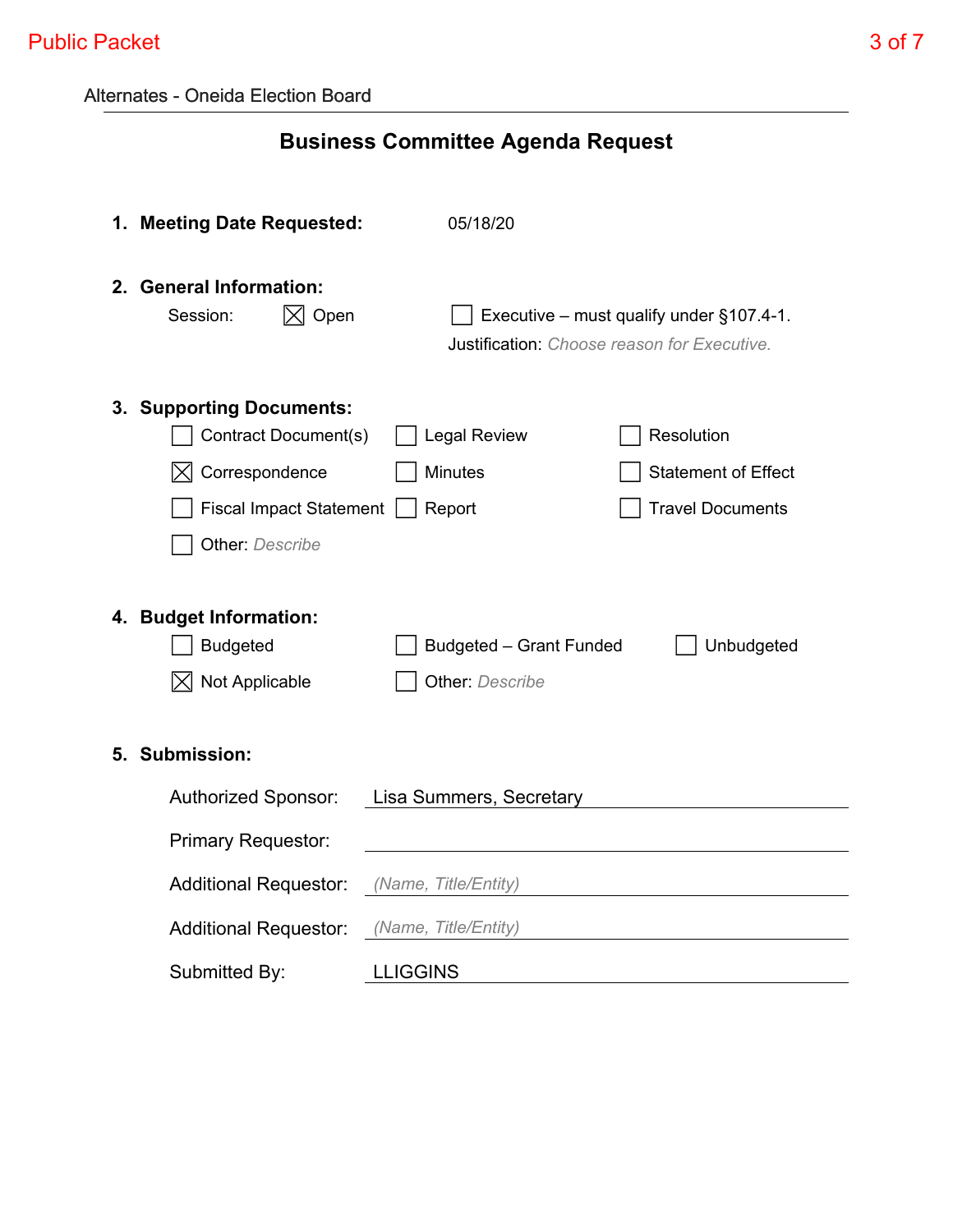

# **Business Committee Agenda Request – Cover Memo**

**From:** Brooke Doxtator, BCC Supervisor

**Date:** 05/15/2020

**RE:** Oaths of Office for Oneida Election Board Alternates

# **PURPOSE**

Oaths of Office need to be administered for the Oneida Election Board alternates

## **BACKGROUND**

The application deadline was Friday, May 15, 2020. Applications will be reviewed in executive session at an emergency meeting scheduled for Monday, May 18, 2020. After review, apppointments will made in open session at that same meeting. The final step will be to administer the oaths of office.

## **REQUESTED ACTION**

Administer oaths of office to the newly appointed Oneida Election Board alternates.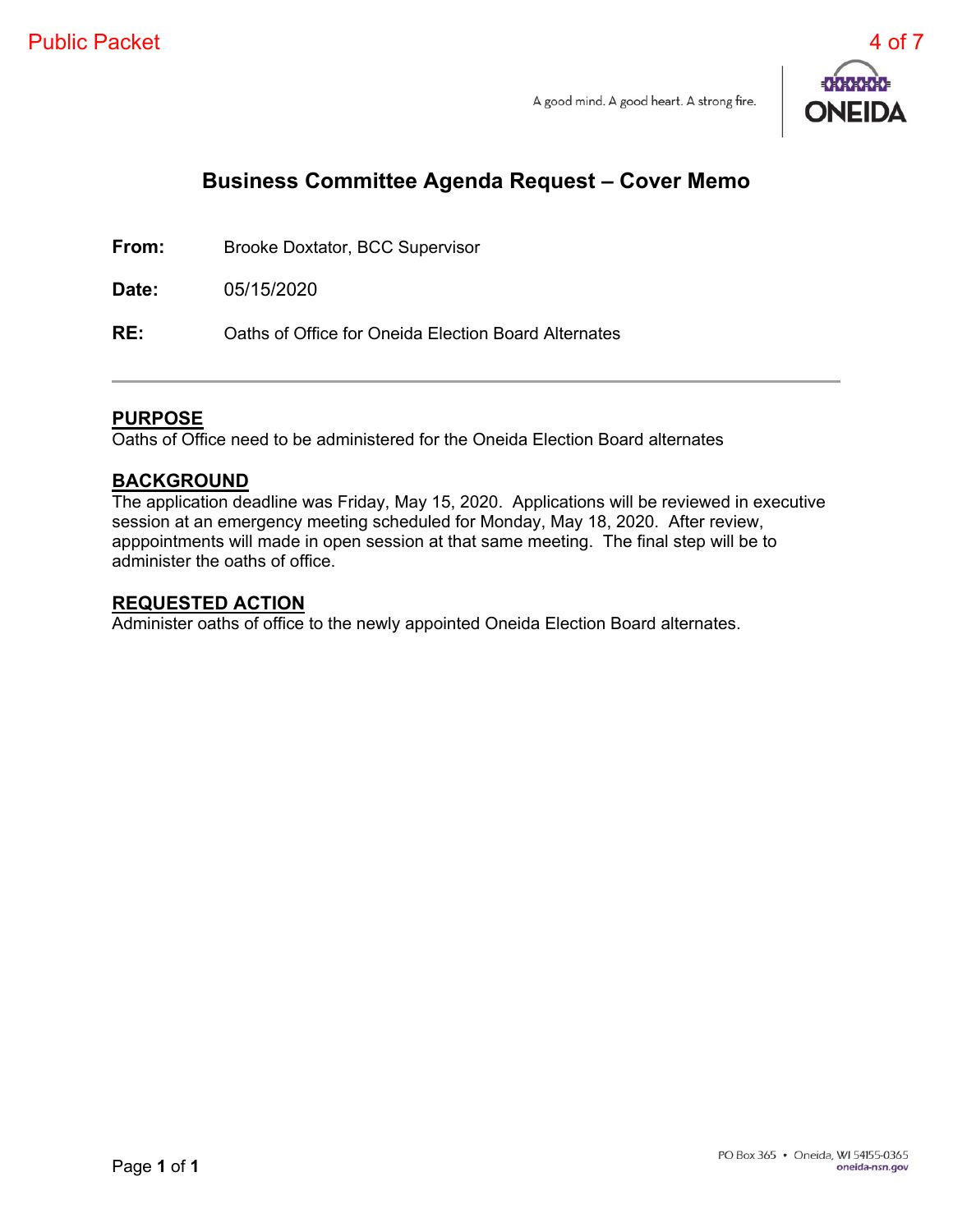# Public Packet 5 of 7

# **Oneida Business Committee Agenda Request**

Determine next steps regarding ten (10) Alternates - Oneida Election Board

# **1. Meeting Date Requested:** 05 / 15 / 20

# **2. General Information:**

| Executive - See instructions for the applicable laws, then choose one:<br>Session:<br>$\boxtimes$ Open                                       |  |  |  |  |
|----------------------------------------------------------------------------------------------------------------------------------------------|--|--|--|--|
|                                                                                                                                              |  |  |  |  |
| Agenda Header:<br>Appointments                                                                                                               |  |  |  |  |
|                                                                                                                                              |  |  |  |  |
| Accept as Information only                                                                                                                   |  |  |  |  |
| Action - please describe:<br>冈                                                                                                               |  |  |  |  |
| Determine next steps regarding ten (10) Alternates - Oneida Election Board                                                                   |  |  |  |  |
| <b>3. Supporting Materials</b><br>Resolution<br>Report<br>Contract                                                                           |  |  |  |  |
| Other:                                                                                                                                       |  |  |  |  |
| 3.<br>1.                                                                                                                                     |  |  |  |  |
|                                                                                                                                              |  |  |  |  |
| 2.<br>4.                                                                                                                                     |  |  |  |  |
| <b>Business Committee signature required</b>                                                                                                 |  |  |  |  |
| <b>4. Budget Information</b>                                                                                                                 |  |  |  |  |
| <b>Budgeted - Tribal Contribution</b><br><b>Budgeted - Grant Funded</b><br>Unbudgeted                                                        |  |  |  |  |
| 5. Submission                                                                                                                                |  |  |  |  |
| Lisa Summers, Secretary<br>Authorized Sponsor / Liaison:                                                                                     |  |  |  |  |
| Primary Requestor/Submitter:<br>Brooke Doxtator, Boards, Committees, and Commissions Supervisor<br>Your Name, Title / Dept. or Tribal Member |  |  |  |  |
| <b>Additional Requestor:</b><br>Name, Title / Dept.                                                                                          |  |  |  |  |
| <b>Additional Requestor:</b><br>Name, Title / Dept.                                                                                          |  |  |  |  |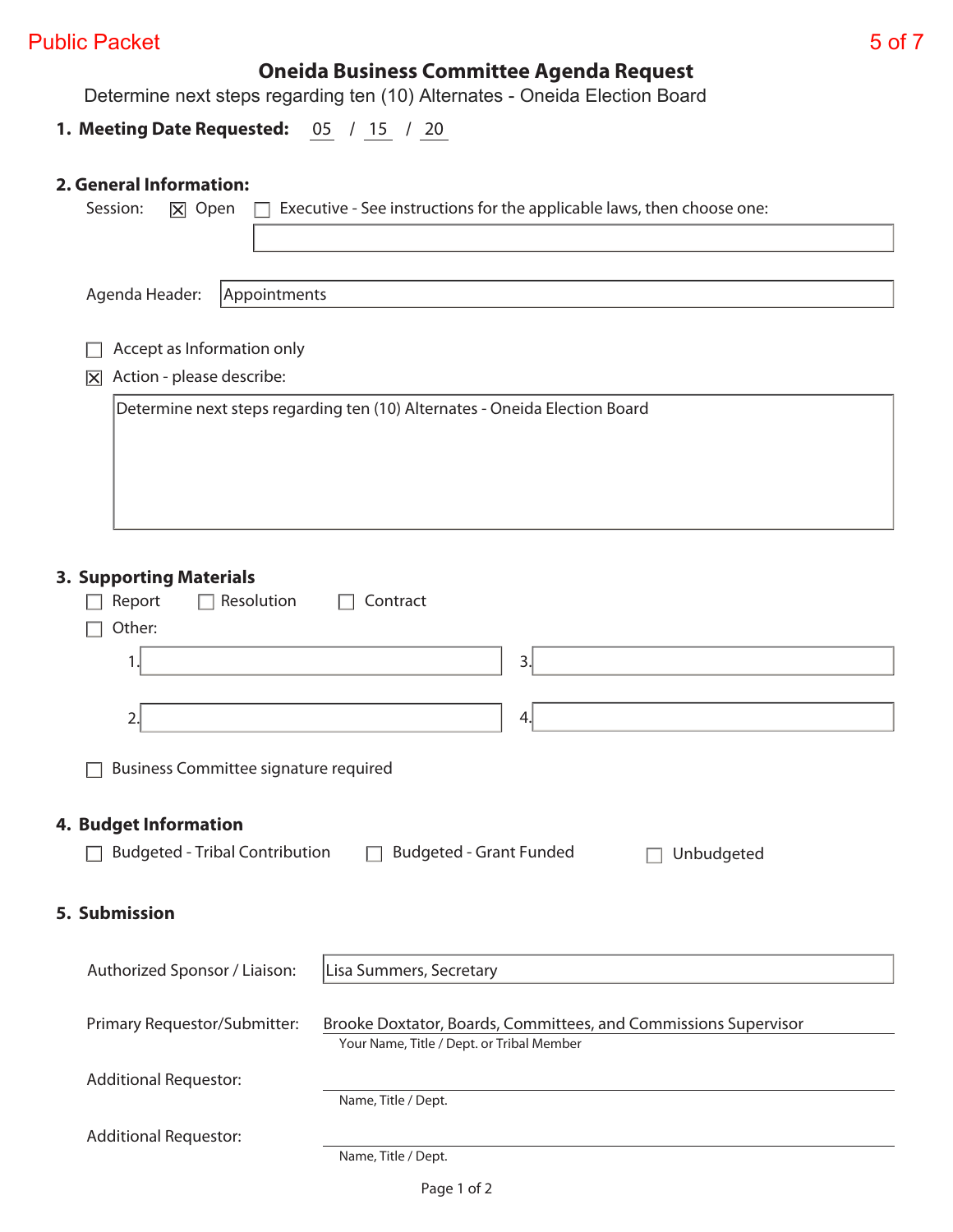# **Oneida Business Committee Agenda Request**

## **6. Cover Memo:**

Describe the purpose, background/history, and action requested:

Ten (10) vacancy(ies) was posted for Oneida Election Board Alternate.

The application deadline was May 15, 2020 and six (6) application(s) was received for the following applicant(s):

Lisa Duff Danielle White Kimberly Ninham Margaret King Stephen Webster Terry Thomas Twylite Moore Wayne Cornelius Jr.

Select action(s) provided below:

(1) accept the selected the applicant(s) and appoint them to terms that will end after the 2020 General Election Results are ratified; OR

(a) reject the selected applicant(s) and oppose the vote\*\*; OR

(2) repost the vacancy(ies) in accordance with § 105.5-5. due to an insufficient number of applicants; OR

(3) request the Secretary to re-notice the vacancy(ies) in accordance with §105.7-1.(c)(2) due to ineligible, unqualified, or under qualified applicants

1) Save a copy of this form for your records.

2) Print this form as a \*.pdf OR print and scan this form in as \*.pdf.

3) E-mail this form and all supporting materials in a **SINGLE** \*.pdf file to: BC\_Agenda\_Requests@oneidanation.org